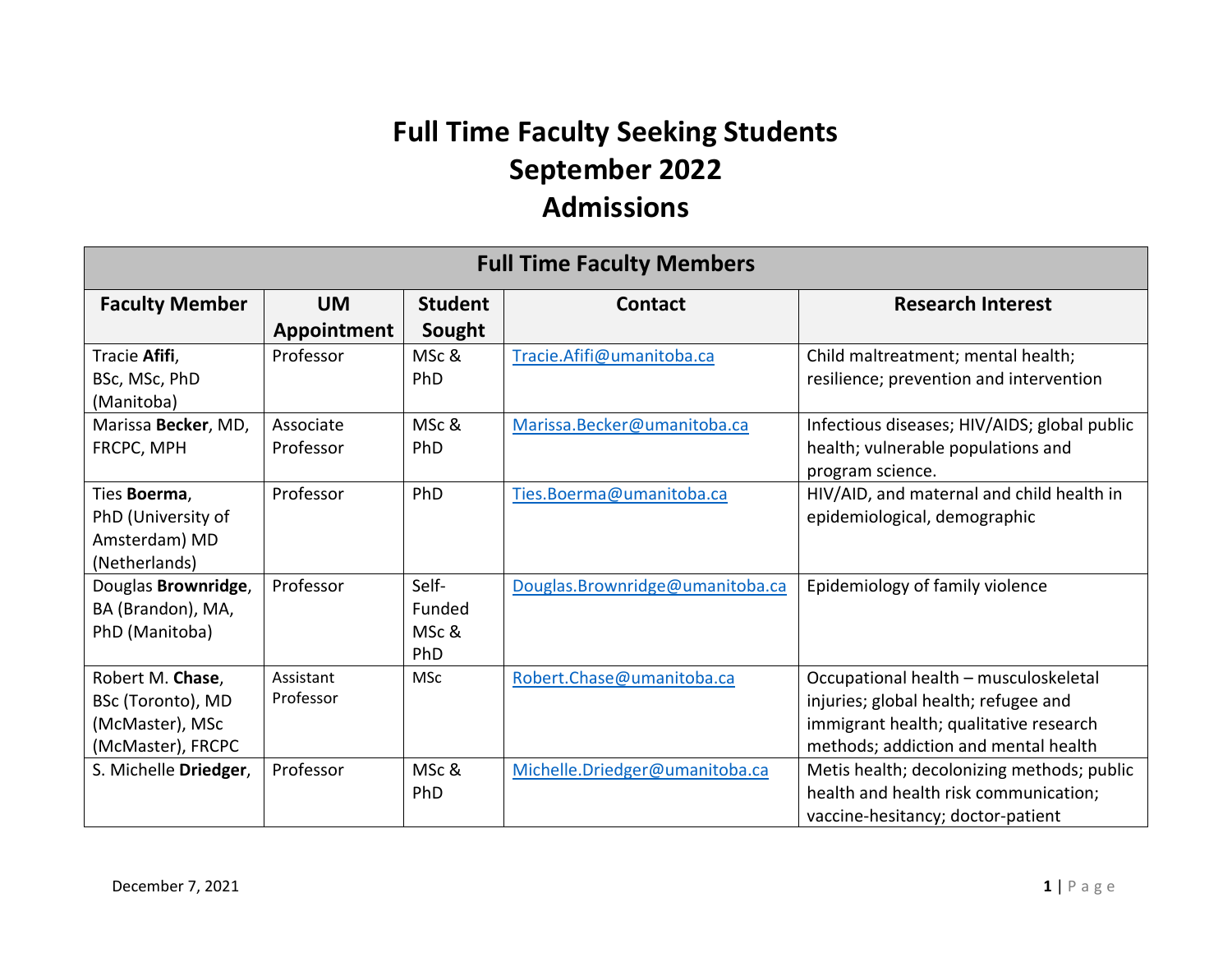| BA (Hon) (Winnipeg),<br>MA (Carleton), PhD<br>(McMaster)                 |                        |                    |                            | conversations; qualitative methods;<br>knowledge transfer in situations<br>characterized by uncertainty; critical social<br>science                                                                                                                                                                             |
|--------------------------------------------------------------------------|------------------------|--------------------|----------------------------|-----------------------------------------------------------------------------------------------------------------------------------------------------------------------------------------------------------------------------------------------------------------------------------------------------------------|
| Karen Duncan,<br><b>BSHEC</b><br>(Saskatchewan), MS,<br>PhD (Ohio State) | Associate<br>Professor | MSc &<br>PhD       | Karen.Duncan@umanitoba.ca  | Family financial and economic security;<br>family/friend caregiving; consumer<br>insolvency; valuation of time; work-family<br>interrelationships                                                                                                                                                               |
| Brenda Elias,<br>MA, PhD (Manitoba)                                      | Professor              | MPH, MSc,<br>& PhD | Brenda.Elias@umanitoba.ca  | Indigenous health; Social Determinants of<br>Health, Public Health, Survey Research<br>Methods, Mix Methods<br>(qualitative/quantitative)                                                                                                                                                                       |
| Andrew Hatala,<br>PhD (University of<br>Saskatchewan)                    | Associate<br>Professor | MSc &<br>PhD       | Andrew.Hatala@umanitoba.ca | Medical anthropology; youth resilience and<br>well-being; Indigenous health; transcultural<br>psychiatry; culture and spirituality;<br>qualitative health research; community-<br>based research.                                                                                                               |
| Depeng Jiang,<br>MSc, PhD (Southeast<br>University)                      | Associate<br>Professor | MSc &<br>PhD       | Depeng.jiang@umanitoba.ca  | Person-centered statistical approach in<br>health science; clinical trial design and<br>intervention evaluation; latent variable<br>analysis and structure equation model<br>(SEM); longitudinal data analysis and<br>multilevel model; Statistical models for<br>behavioral data and computational<br>methods. |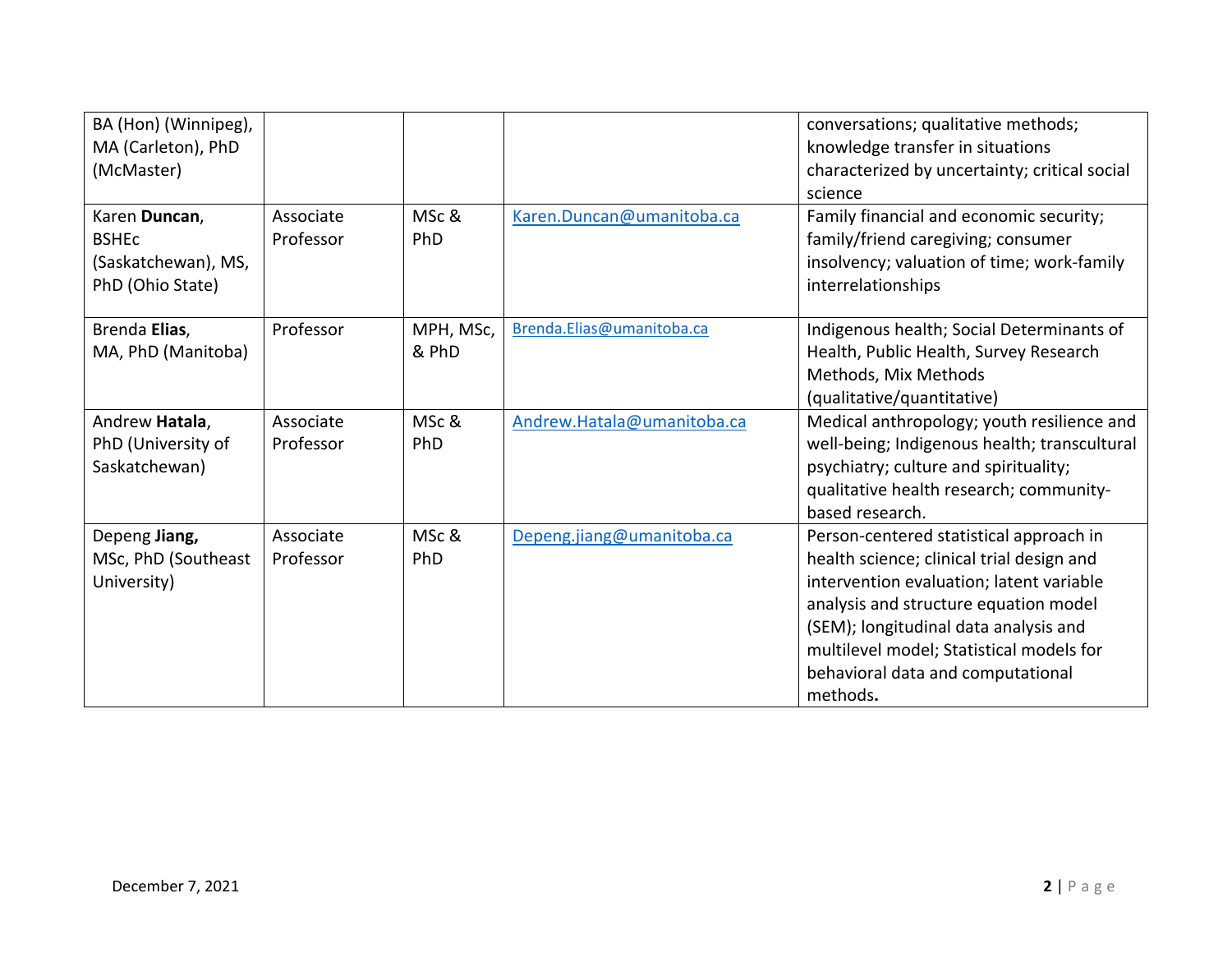| Christine Kelly,<br>(BA) (Dalhousie), MA<br>(University of<br>Manitoba), PhD<br>(Carleton)                      | Associate<br>Professor | MSc &<br>PhD                                                                       | christine.kelly@umanitoba.ca | Home care; long-term care; Canadian<br>health and social policy; disability studies;<br>gender; aging                                                                                                                                                                             |
|-----------------------------------------------------------------------------------------------------------------|------------------------|------------------------------------------------------------------------------------|------------------------------|-----------------------------------------------------------------------------------------------------------------------------------------------------------------------------------------------------------------------------------------------------------------------------------|
| Sara Kreindler,<br>BA (Hons)<br>(Manitoba), DPhil<br>(Oxford)                                                   | Assistant<br>Professor | MSc &<br>PhD                                                                       | Sara.Kreindler@umanitoba.ca  | Arts-based research and knowledge<br>translation; social identity; patient access<br>and flow (population-capacity-process<br>model); health system change (stipulation-<br>stimulation model)                                                                                    |
| Josée G. Lavoie,<br>BSc, MA (McGill),<br>PhD (London);<br>Director,<br>Ongomiizwin<br>Research                  | Professor              | MSc &<br>PhD<br>(Students<br>interested<br>in<br>Indigenous<br>Health<br>Research) | Josee.Lavoie@umanitoba.ca    | Contracting in health; equity; indigenous<br>health; primary health care; community-<br>based research; health care policy;<br>international comparisons; financing; case<br>study methodology                                                                                    |
| Alyson Mahar,<br>BSc (Hon.) (Acadia<br>University), MSc<br>(Queen's University),<br>PhD (Queen's<br>University) | Assistant<br>Professor | MSc &<br>PhD                                                                       | Alyson.Mahar@umanitoba.ca    | Health equity, cancer epidemiology, cancer<br>care, health services research,<br>epidemiological methods, mental health,<br>military families, veteran health and<br>wellbeing                                                                                                    |
| Deborah McPhail,<br>BA (Manitoba), MA<br>(Toronto), PhD (York)                                                  | Associate<br>Professor | MSc &<br>PhD                                                                       | Deborah.McPhail@umanitoba.ca | Health inequity; critical obesity studies;<br>qualitative and feminist research methods;<br>social theories of health and illness; gender<br>studies / gender and health; critical race<br>theory; colonialism in health and illness;<br>class structures and health inequalities |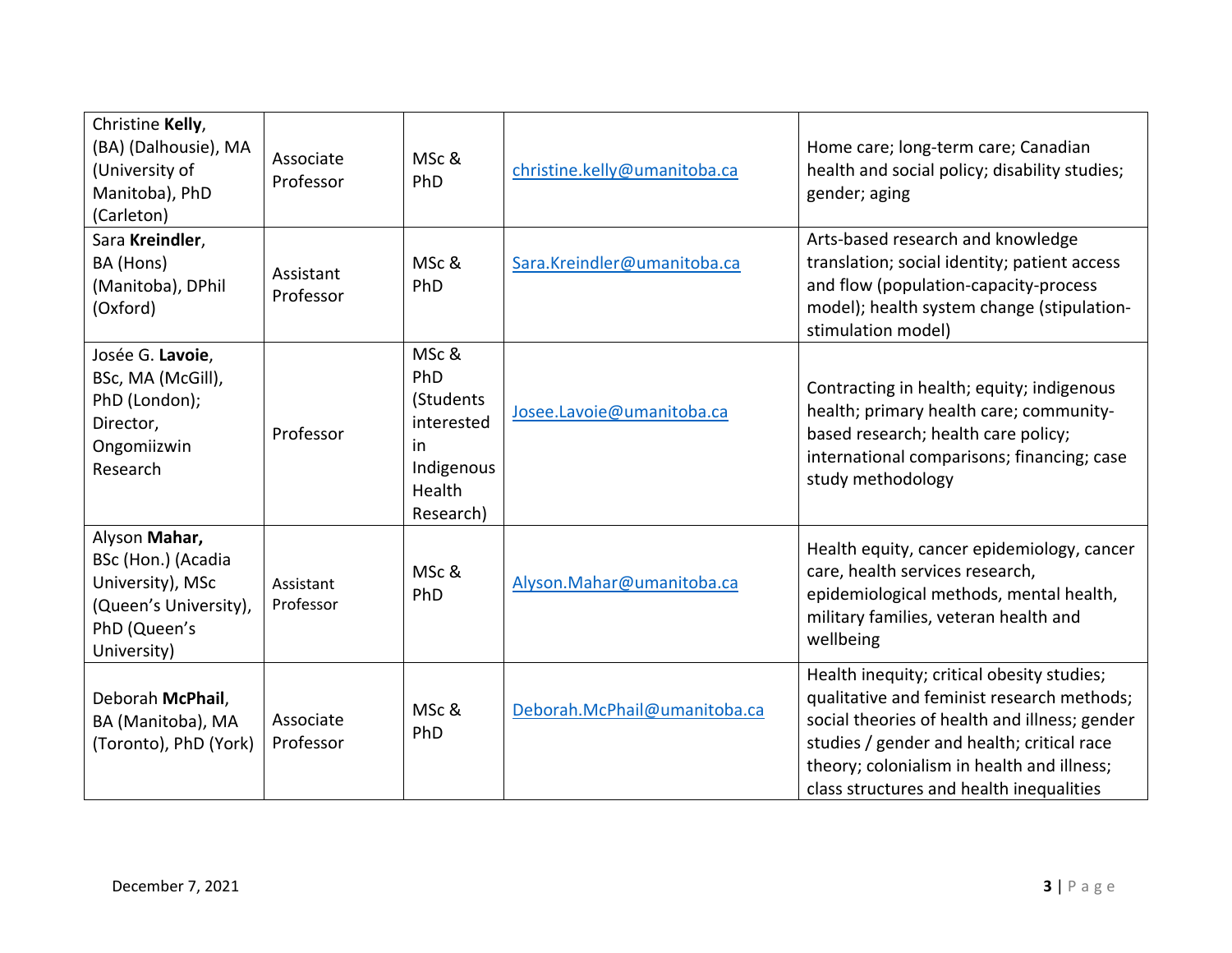| Javier Mignone,<br>MA (Alberta), PhD<br>(Manitoba)                                                               | Professor              | MSc &<br>PhD | Javier.Mignone@umanitoba.ca      | Social determinants of health; indigenous<br>health; intercultural health; mental health;<br>program evaluation; construct<br>measurement                                                               |
|------------------------------------------------------------------------------------------------------------------|------------------------|--------------|----------------------------------|---------------------------------------------------------------------------------------------------------------------------------------------------------------------------------------------------------|
| Nathan C. Nickel,<br>MPH (University of<br>California, Los<br>Angeles), PhD<br>(University of North<br>Carolina) | Associate<br>Professor | MSc &<br>PhD | Nathan.Nickel@umanitoba.ca       | Areas of specialty maternal and child<br>health; mental health and addictions;<br>health equity; program/policy evaluation;<br>causal inference; health services; structural<br>and social determinants |
| Caroline Piotrowski,<br>BA (Waterloo), MA<br>(Waterloo), PhD<br>(Penn State), MPH<br>(San Diego State)           | Associate<br>Professor | MSc &<br>PhD | Caroline.Piotrowski@umanitoba.ca | Trauma and resilience in children and<br>youth; Sibling relationships; Posttraumatic<br>growth; Trauma-informed care; Violence<br>and injury prevention; effects of exposure<br>to violence             |
| Kerstin Roger,<br>PhD (Toronto)                                                                                  | Professor              | MSc &<br>PhD | Kerstin.Roger@umanitoba.ca       | Health and aging; caregiving and<br>family/community interface with<br>healthcare; determinants of health and<br>wellness; qualitative / mixed methods.                                                 |
| Souradet Shaw,<br>BA, MSc, PhD<br>(Manitoba)                                                                     | Assistant<br>Professor | MSc &<br>PhD | Sourdet.Shaw@umanitoba.ca        | Sexually transmitted and bloodborne<br>infections; global public health; social<br>epidemiology; public health surveillance;<br>vulnerable populations                                                  |
| Shahin Shooshtari,<br>BSc (Iran), MSPH<br>(Iran), PhD<br>(Manitoba)                                              | Professor              | MSc &<br>PhD | Shahin.Shooshtari@umanitoba.ca   | Longitudinal research; aging; health and<br>well-being in intellectual and<br>developmental disabilities; community<br>health assessment.                                                               |
| Kathryn Sibley,<br>PhD                                                                                           | Associate<br>Professor | MSc &<br>PhD | Kathryn.Sibley@umanitoba.ca      | Knowledge translation, implementation<br>science, aging, rehabilitation, exercise                                                                                                                       |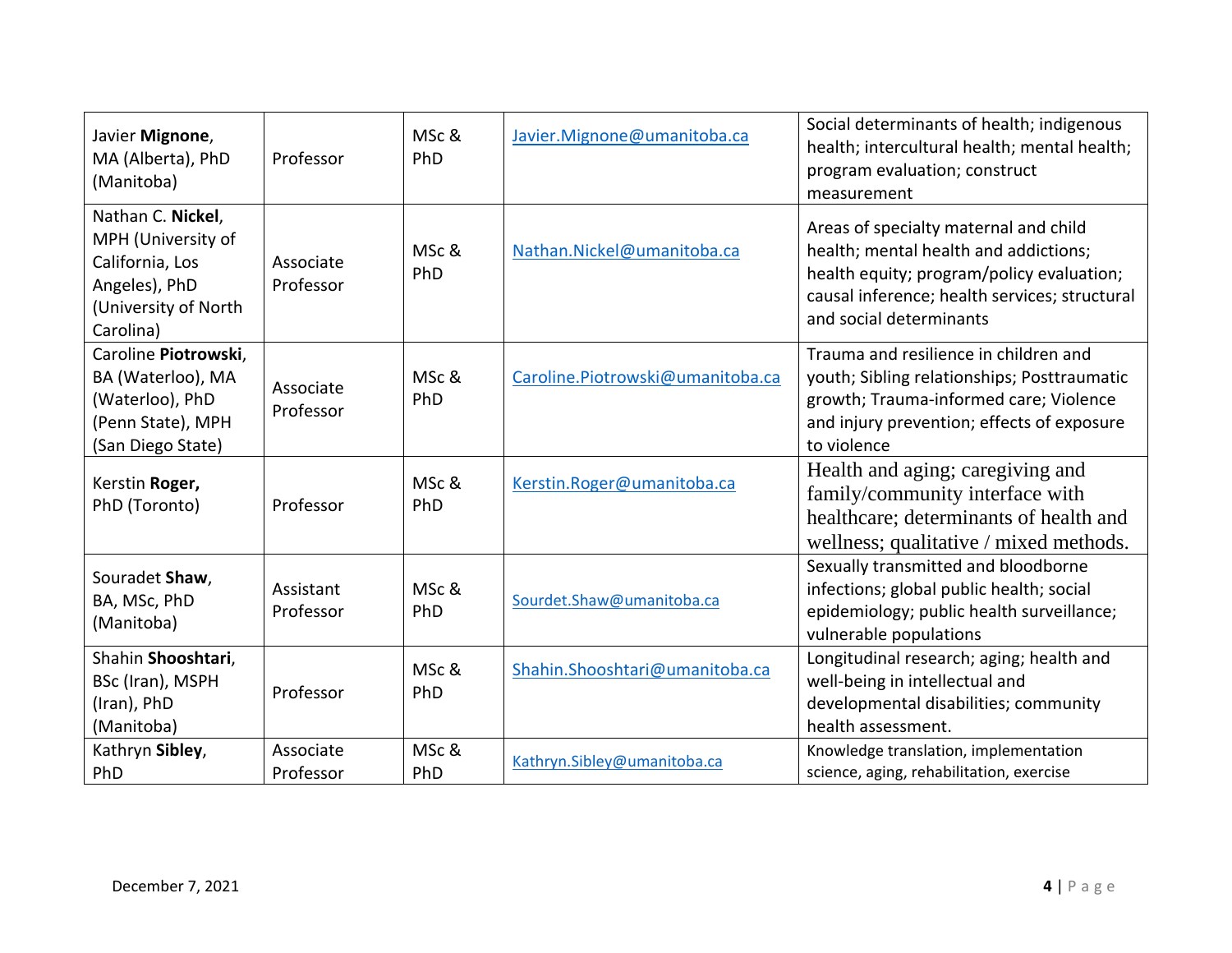| Navdeep Tangri,<br>MD PhD                                                              | Associate<br>Professor | MSc &<br><b>PhD</b> | ntangri@sogh.mb.ca          | Clinical risk prediction, chronic kidney<br>disease, pharmacoepidemiology, machine                                                                                                                                                                   |
|----------------------------------------------------------------------------------------|------------------------|---------------------|-----------------------------|------------------------------------------------------------------------------------------------------------------------------------------------------------------------------------------------------------------------------------------------------|
|                                                                                        |                        |                     |                             | learning                                                                                                                                                                                                                                             |
| Mahmoud Torabi,<br><b>BSc, MSc (National</b><br>University of Iran),<br>PhD (Carleton) | Professor              | MSc &<br>PhD        | Mahmoud.Torabi@umanitoba.ca | Biostatistics; cluster detection; longitudinal<br>data analysis; small area estimation; spatial<br>statistics; survival data analysis                                                                                                                |
| Marcelo L. Urquia,<br>MSc, PhD (University<br>of Toronto)                              | Assistant<br>Professor | MSc &<br>PhD        | Marcelo.Urquia@umanitoba.ca | Maternal and child health; perinatal<br>epidemiology; immigration and ethnic<br>diversity; domestic violence; health equity;<br>gender equity; health services research;<br>sociocultural determinant of health and<br>wellbeing; applied population |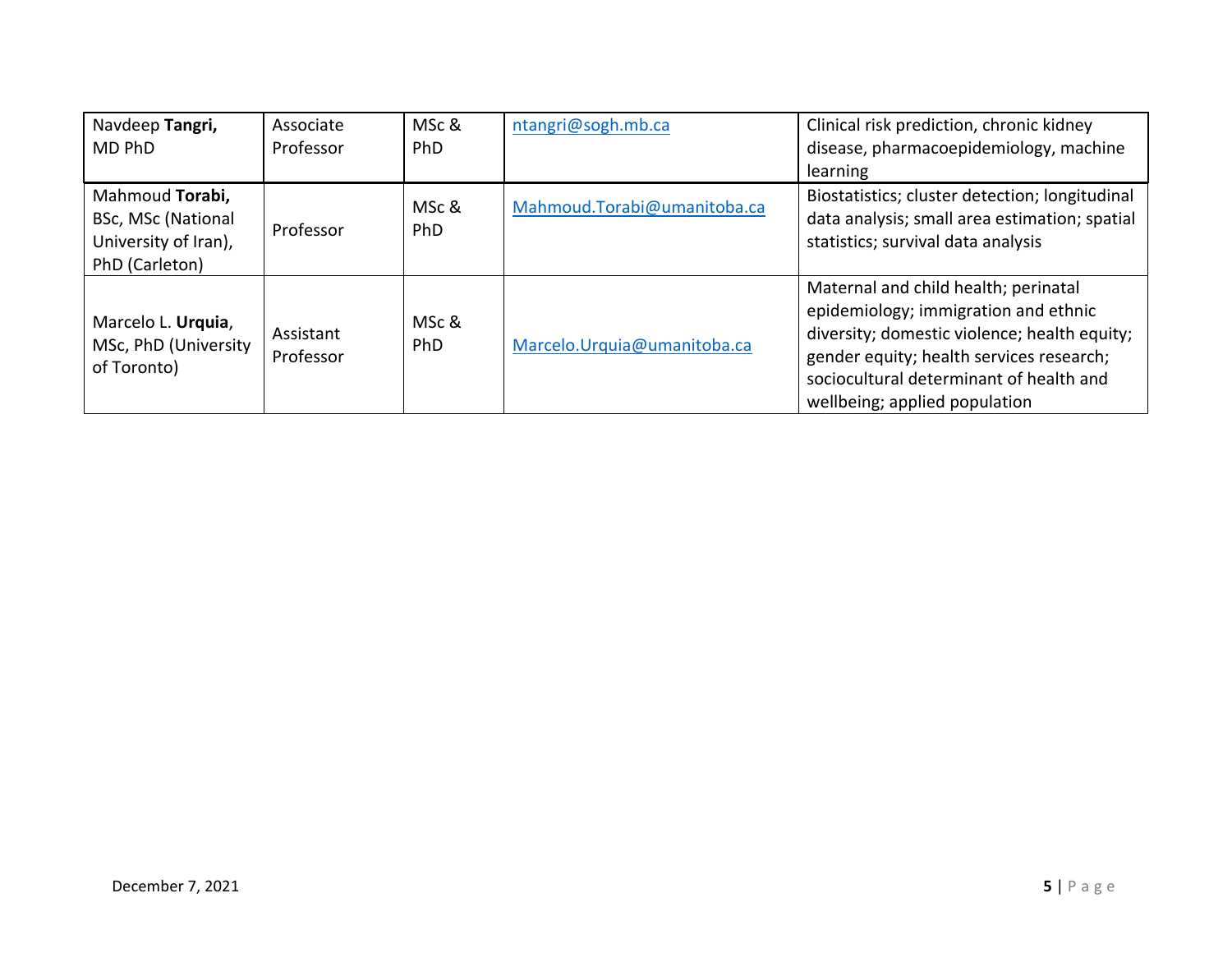## **Part Time Faculty Seeking Students September 2021**

## **Admissions**

| <b>PART TIME FACULTY MEMBERS</b>                                                                                                                                                                                                          |                          |                          |                                |                                                                                                                                                                                                                                |  |
|-------------------------------------------------------------------------------------------------------------------------------------------------------------------------------------------------------------------------------------------|--------------------------|--------------------------|--------------------------------|--------------------------------------------------------------------------------------------------------------------------------------------------------------------------------------------------------------------------------|--|
| *The student's Advisor may be a part-time or adjunct member of CHS subject to requirements of the Faculty of Graduate Studies, and some of these<br>may only be permitted in a Co-Advisory situation with a Full Time CHS Faculty member* |                          |                          |                                |                                                                                                                                                                                                                                |  |
| <b>Faculty Member</b>                                                                                                                                                                                                                     | <b>UM</b><br>Appointment | <b>Student</b><br>Sought | <b>Contact</b>                 | <b>Research Interest</b>                                                                                                                                                                                                       |  |
| Zeb Aurangzeb,<br><b>BSc and MSc</b><br>(Statistics) (Pakistan),<br>MA and PhD (Health<br>Economics) (Guelph)                                                                                                                             | Assistant<br>Professor   | MA,<br>MPH &<br>PhD      | zaurangzeb@cancercare.mb.ca    | Healthcare utilization and costs of cancer<br>care, cost-effectiveness and budget impact<br>analyses, real world evaluation of cancer<br>drugs, decision analytic modeling, health<br>services research                        |  |
| Songul Bozat-Emre,<br>B.Sc. (Turkey), M.Sc.<br>(Turkey), Ph.D.<br>(Manitoba)                                                                                                                                                              | Assistant<br>Professor   | MSc &<br>PhD             | songul.bozat-emre@gov.mb.ca    | Pharmacoepidemiology, vaccine<br>effectiveness and safety, severe outcomes<br>associated with COVID-19, unintended<br>impacts of COVID-19, harms associated with<br>substance use, and population-based<br>administrative data |  |
| Maryanne Crockett,<br>BA (Queen's), MD<br>(Queen's), FRCPC<br>(Dalhousie (Peds),<br>University of Toronto<br>(Peds ID)), FAAP,<br>MPH (Johns<br>Hopkins), DTM&H<br>(Gorgas)                                                               | Associate<br>Professor   | <b>MSc</b>               | Maryanne.Crockett@umanitoba.ca | Pediatric infectious diseases, global health,<br>maternal, newborn and child health<br>(MNCH), immigrant health                                                                                                                |  |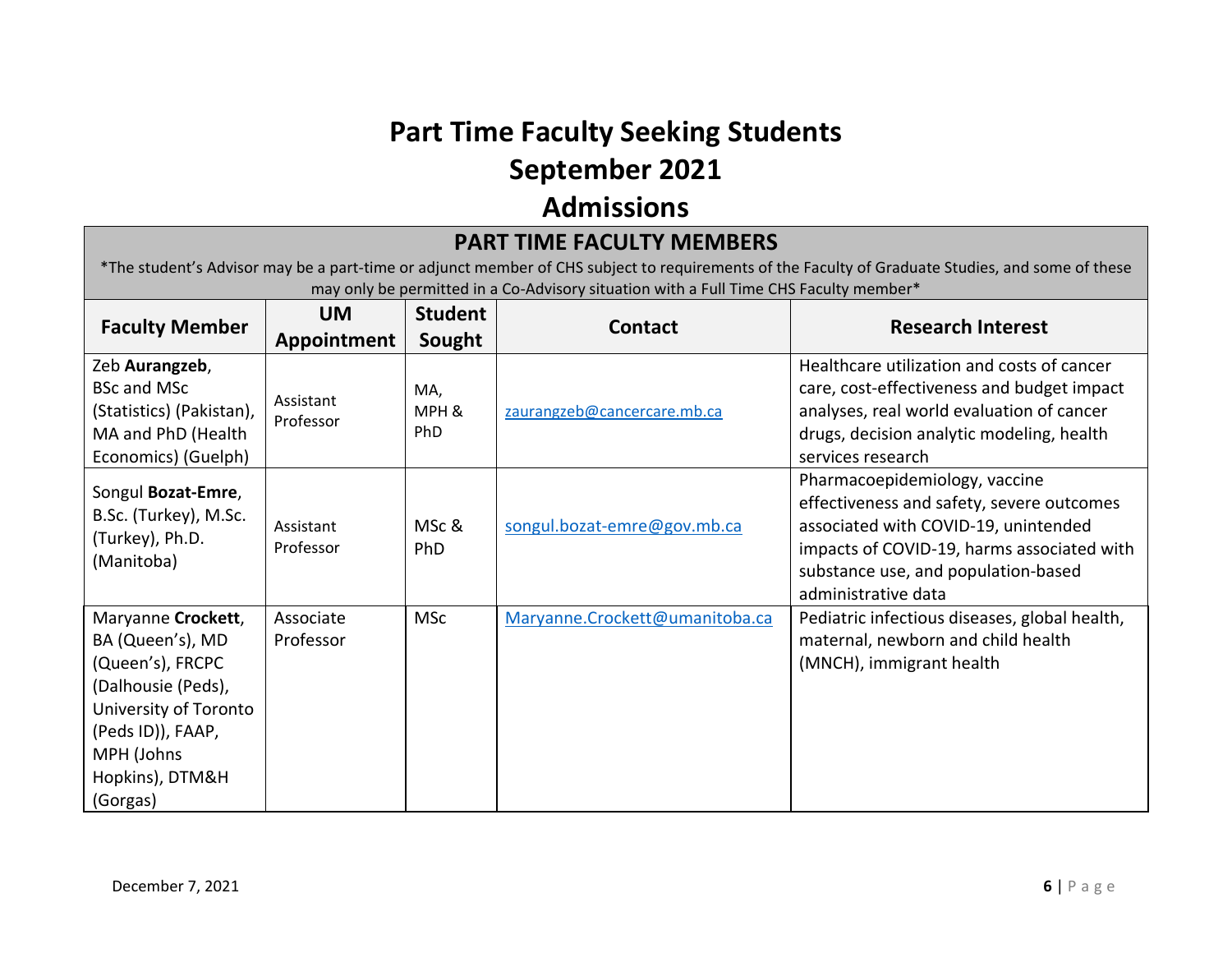| Ana Hanlon-                            |                        |            |                           | Childhood developmental disabilities, specifically                                    |
|----------------------------------------|------------------------|------------|---------------------------|---------------------------------------------------------------------------------------|
| Dearman,                               | Professor              | <b>MSc</b> | ahdearman@rccinc.ca       | FASD and Autism Spectrum Disorder                                                     |
| MD, MSc, FRCP, FAAP                    |                        |            |                           |                                                                                       |
| Aynslie Hinds,                         |                        |            |                           |                                                                                       |
| <b>BAH &amp; BSc</b><br>(University of |                        | MSc &      |                           | Social determinants of health, mental<br>health, adolescent health, population health |
| Winnipeg) MSc, PhD                     | Assistant<br>Professor | PhD        | a.hinds@uwinnipeg.ca      | intervention research, program evaluation,                                            |
| (University of                         |                        |            |                           | community-based research.                                                             |
| Manitoba)                              |                        |            |                           |                                                                                       |
| Esyllt W. Jones,                       |                        |            |                           | Multiple sclerosis; clinical epidemiology;                                            |
| MA (McGill), MA                        |                        | MA&        | esyllt.jones@umanitoba.ca | comorbidity, pediatric MS; health services                                            |
| (Manitoba), PhD                        | Professor              | PhD        |                           | research; patient-reported outcomes                                                   |
| (Manitoba)                             |                        |            |                           |                                                                                       |
| Margaret Haworth-                      |                        |            |                           |                                                                                       |
| Brockman,                              |                        |            |                           |                                                                                       |
| BSc (Manitoba), MSc                    |                        |            |                           |                                                                                       |
| (Manitoba)                             |                        |            | Margaret.Haworth-         | Sex- and gender-analyses, intersectionality,                                          |
| (Manitoba), MPH                        | Assistant              | MSc &      | Brockman@umanitoba.ca     | women's health issues and related policies,                                           |
| Senior Program                         | Professor              | <b>MPH</b> |                           | perinatal care, knowledge translation, public                                         |
| Manager, National                      |                        |            |                           | health, infectious diseases                                                           |
| <b>Collaborating Centre</b>            |                        |            |                           |                                                                                       |
| for Infectious                         |                        |            |                           |                                                                                       |
| <b>Diseases</b>                        |                        |            |                           |                                                                                       |
| Ruth Ann Marrie,                       |                        | MSc &      | rmarrie@hsc.mb.ca         | Multiple sclerosis; clinical epidemiology;                                            |
| BSc, MD, MSc, PhD                      | Professor              | PhD        |                           | comorbidity, pediatric MS; health services                                            |
|                                        |                        |            | sliu@sbgh.mb.ca           | research; patient-reported outcomes                                                   |
| Shuangbo Liu,                          | Assistant              |            |                           | Acute coronary syndrome outcomes,<br>cardiovascular diseases, women's heart           |
| MD, FRCPC                              | Professor              |            |                           | health, clinical epidemiology, and health                                             |
|                                        |                        |            |                           | services.                                                                             |
|                                        |                        |            |                           |                                                                                       |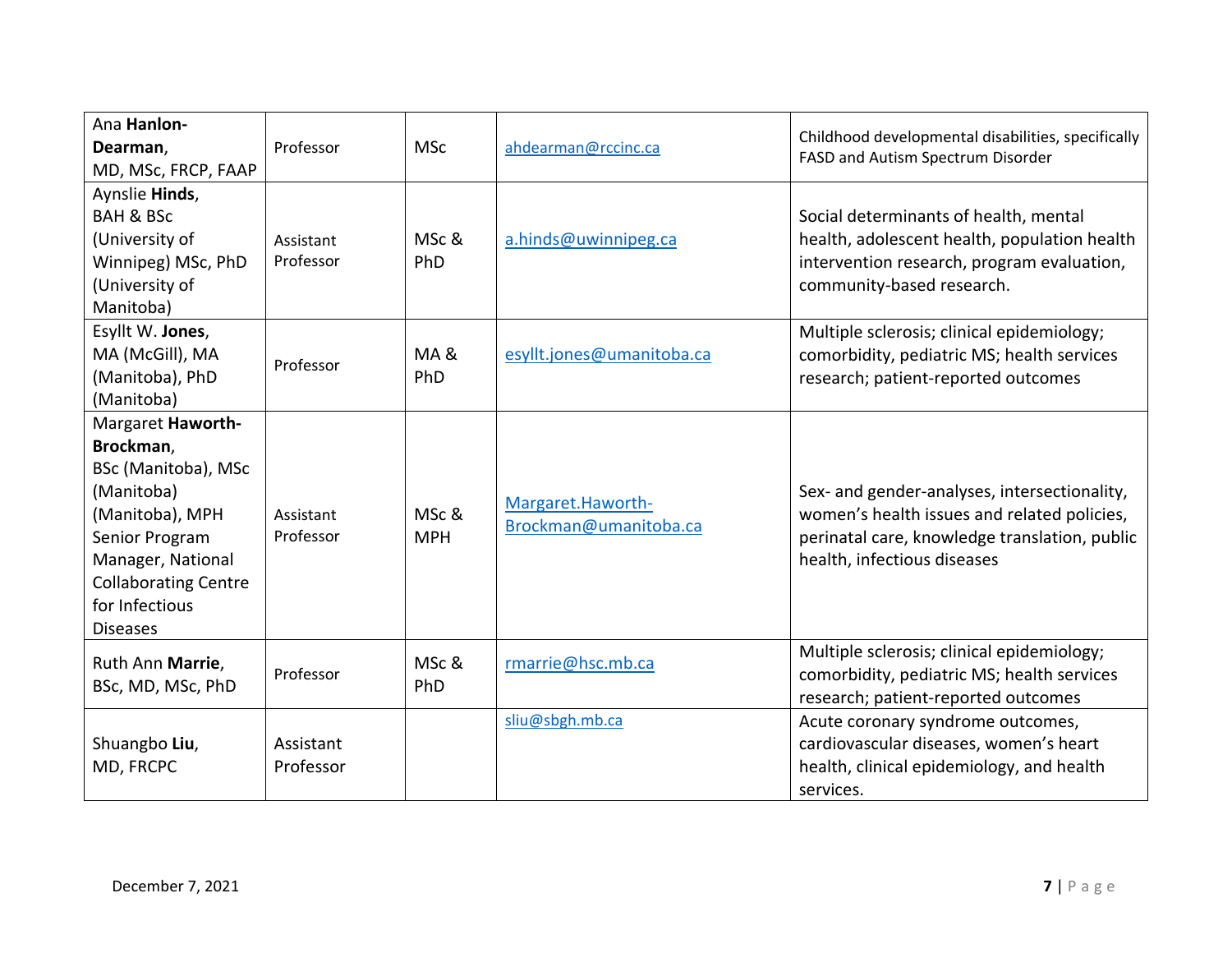| Rasheda Rabbani,<br><b>BSc and MSc</b><br>(Statistics)<br>(Bangladesh), PhD<br>(Agricultural<br>Economics) (Japan)                                 | Assistant<br>Professor                                                           | MSc &<br>PhD | rasheda.rabbani@umanitoba.ca                | Research design; Applied Biostatistics;<br>Longitudinal data analysis; Systematic<br>review, Meta-analysis, Trial sequential<br>analysis, and Network meta-analysis with<br>randomized control trials and observational<br>studies |
|----------------------------------------------------------------------------------------------------------------------------------------------------|----------------------------------------------------------------------------------|--------------|---------------------------------------------|------------------------------------------------------------------------------------------------------------------------------------------------------------------------------------------------------------------------------------|
| B.M. Ramesh,<br>BA, MA, PhD (India)                                                                                                                | Assistant<br>Professor                                                           | MSc &<br>PhD | Ramesh.banadakoppaManjappa@u<br>manitoba.ca | Maternal, newborn and child health,<br>HIV/AIDS, Global public health, program<br>science                                                                                                                                          |
| Razvan Romanescu,<br>HBSc (Toronto),<br>M.Math. (Waterloo),<br>Ph.D. (Guelph)                                                                      | Assistant<br>Professor                                                           | MSc &<br>PhD | Razvan.Romanescu@umanitoba.ca               | Statistical genetics; genetic epidemiology;<br>methods to analyze -omics data; genetic<br>testing in familial and unrelated samples;<br>infectious disease models; biostatistics;<br>pattern recognition                           |
| Kelly Russell,<br>BSc (Alberta), MSc<br>(Alberta), PhD<br>(Calgary) Robert<br><b>Wallace Cameron</b><br>Chair in Evidence<br><b>Based Medicine</b> | Associate<br>Professor                                                           | MSc &<br>PhD | krussell@chrim.ca                           | Sport-related injury; traumatic brain injuries;<br>childhood injury; epidemiology                                                                                                                                                  |
| Deepa Sankaran,<br>MSc (India), MPH<br>(Waterloo), PhD<br>(Manitoba)                                                                               | Assistant<br>Professor                                                           | MSc &<br>PhD | Deepa.Sankaran@umanitoba.ca                 | Maternal, neonatal and child health and<br>nutrition, public health nutrition,<br>implementation science, global health                                                                                                            |
| Robert J Schroth,<br>DMD, MSc, PhD<br>(Manitoba)                                                                                                   | Professor and<br>Clinician<br>Scientist,<br>Research<br>Scientist,<br>Children's | MSc &<br>PhD | Robert.schroth@umanitoba.ca                 | Early childhood caries, early childhood oral<br>health, vitamin D, oral health, Indigenous<br>child health, program evaluation, dental<br>epidemiology                                                                             |